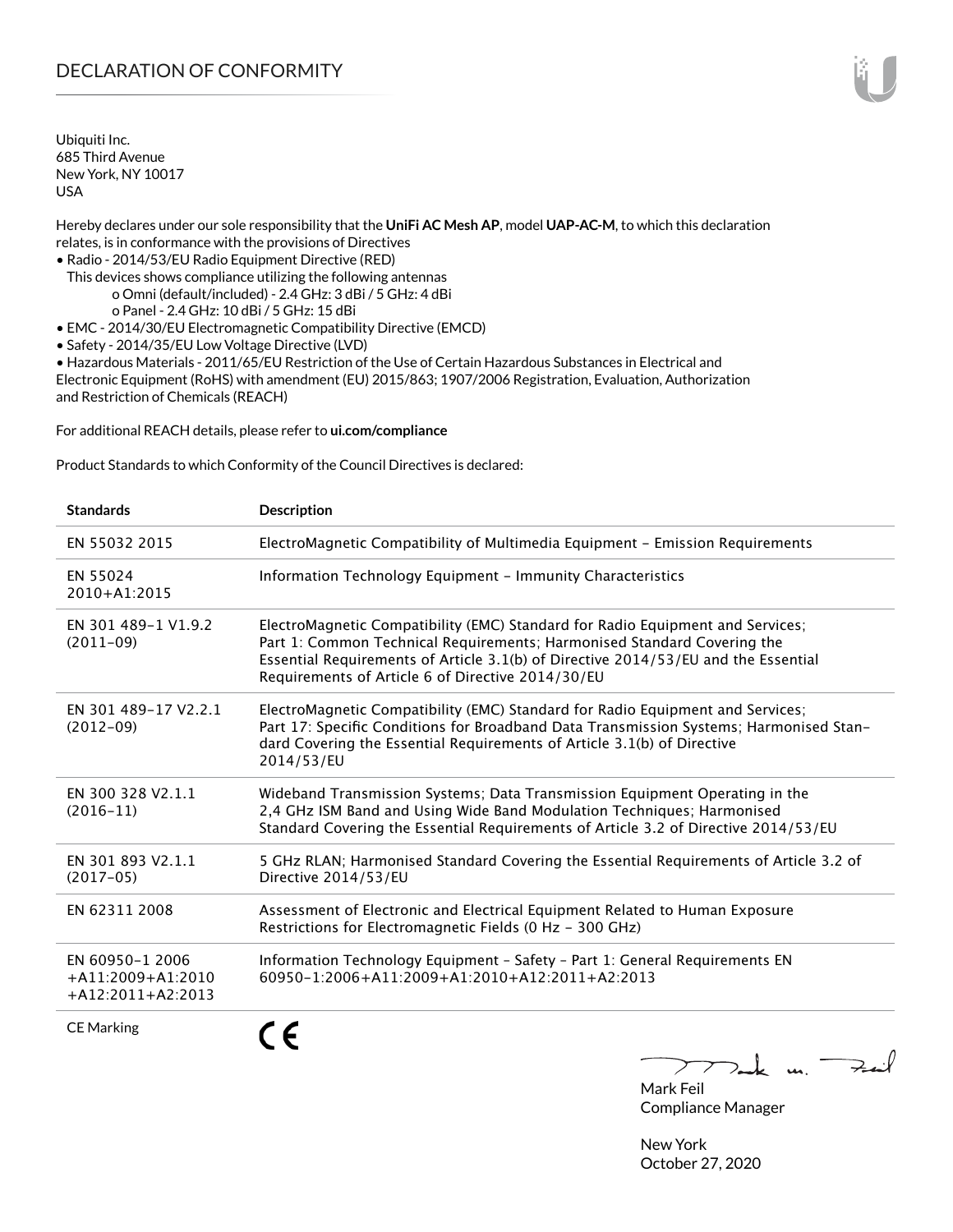# **UAP-AC-M**

## **български** [Bulgarian]

С настоящото Ubiquiti декларира, че това устройство UAP-AC-M е в съответствие със съществените изисквания и други приложими разпоредби на Директиви 2014/53/ EC, 2014/30/ЕС, 2014/35/ЕС.

## **Hrvatski** [Croatian]

Ubiquiti ovim putem izjavljuje da je ovaj uređaj UAP-AC-M sukladan osnovnim zahtjevima i ostalim bitnim odredbama Direktiva 2014/53/EU, 2014/30/EU, 2014/35/EU.

# **Čeština** [Czech]

Ubiquiti tímto prohlašuje, že toto UAP-AC-M zařízení, je ve shodě se základními požadavky a dalšími příslušnými ustanoveními směrnic 2014/53/EU, 2014/30/EU, 2014/35/EU.

## **Dansk** [Danish]

Hermed, Ubiquiti, erklærer at denne UAP-AC-M enhed, er i overensstemmelse med de væsentlige krav og øvrige relevante krav i direktiver 2014/53/EU, 2014/30/EU, 2014/35/ EU.

## **Nederlands** [Dutch]

Hierbij verklaart Ubiquiti, dat deze UAP-AC-M apparaat, in overeenstemming is met de essentiële eisen en de andere relevante bepalingen van richtlijnen 2014/53/EU, 2014/30/EU, 2014/35/EU.

## **English**

Hereby, Ubiquiti, declares that this UAP-AC-M device, is in compliance with the essential requirements and other relevant

provisions of Directives 2014/53/EU, 2014/30/EU, 2014/35/EU.

## **Eesti keel** [Estonian]

Käesolevaga Ubiquiti kinnitab, et antud UAP-AC-M seade, on vastavus olulistele nõuetele ja teistele asjakohastele sätetele direktiivide 2014/53/EL, 2014/30/EL, 2014/35/EL.

## **Suomi** [Finnish]

Täten Ubiquiti vakuuttaa, että tämä UAP-AC-M laite, on yhdenmukainen olennaisten vaatimusten ja muiden sitä koskevien direktiivien 2014/53/EU, 2014/30/EU, 2014/35/ EU.

## **Français** [French]

Par la présente Ubiquiti déclare que l'appareil UAP-AC-M, est conforme aux exigences essentielles et aux autres dispositions pertinentes des directives 2014/53/UE, 2014/30/ UE, 2014/35/UE.

# **Deutsch** [German]

Hiermit erklärt Ubiquiti, dass sich dieses UAP-AC-M Gerät, in Übereinstimmung mit den grundlegenden Anforderungen und den anderen relevanten Vorschriften der Richtlinien 2014/53/EU, 2014/30/EU, 2014/35/EU befindet.

# **Ελληνικά** [Greek]

Δια του παρόντος, Ubiquiti, δηλώνει ότι αυτή η συσκευή UAP-AC-M, είναι σε συμμόρφωση με τις βασικές απαιτήσεις και τις λοιπές σχετικές διατάξεις των οδηγιών 2014/53/EE, 2014/30/EE, 2014/35/EE.

## **Magyar** [Hungarian]

Ezennel Ubiquiti kijelenti, hogy ez a UAP-AC-M készülék megfelel az alapvető követelményeknek és más vonatkozó 2014/53/EU, 2014/30/EU, 2014/35/EU irányelvek rendelkezéseit.

## **Íslenska** [Icelandic]

Hér, Ubiquiti, því yfir að þetta UAP-AC-M tæki er í samræmi við grunnkröfur og önnur viðeigandi ákvæði tilskipana 2014/53/ESB, 2014/30/ESB, 2014/35/ESB.

## **Italiano** [Italian]

Con la presente, Ubiquiti, dichiara che questo dispositivo UAP-AC-M, è conforme ai requisiti essenziali ed alle altre disposizioni pertinenti delle direttive 2014/53/UE, 2014/30/UE, 2014/35/UE.

## **Latviešu valoda** [Latvian]

Ar šo, Ubiquiti, deklarē, ka UAP-AC-M ierīce, ir saskaņā ar būtiskajām prasībām un citiem attiecīgiem noteikumiem Direktīvās 2014/53/ES, 2014/30/ES, 2014/35/ES.

## **Lietuvių kalba** [Lithuanian]

Ubiquiti deklaruoja, kad šis UAP-AC-M įrenginys atitinka esminius reikalavimus ir kitas 2014/53/ES, 2014/30/ES, 2014/35/ES Direktyvų nuostatas.

## **Malti** [Maltese]

Hawnhekk, Ubiquiti, tiddikjara li dan il-mezz UAP-AC-M huwa konformi mar-rekwiżiti essenzjali u dispożizzjonijiet rilevanti oħrajn ta 'Direttivi 2014/53/UE, 2014/30/UE, 2014/35/UE.

## **Norsk** [Norwegian]

Herved Ubiquiti, erklærer at denne UAP-AC-M enheten, er i samsvar med de grunnleggende kravene og andre relevante bestemmelser i direktivene 2014/53/EU, 2014/30/EU, 2014/35/EU.

#### **Polski** [Polish]

Niniejszym, Ubiquiti, oświadcza, że urządzenie UAP-AC-M, jest zgodny z zasadniczymi wymaganiami oraz pozostałymi stosownymi postanowieniami Dyrektyw 2014/53/UE, 2014/30/UE, 2014/35/UE.

## **Português** [Portuguese]

Ubiquiti declara que este dispositivo UAP-AC-M, está conforme com os requisitos essenciais e outras disposições das Directivas 2014/53/UE, 2014/30/UE, 2014/35/UE.